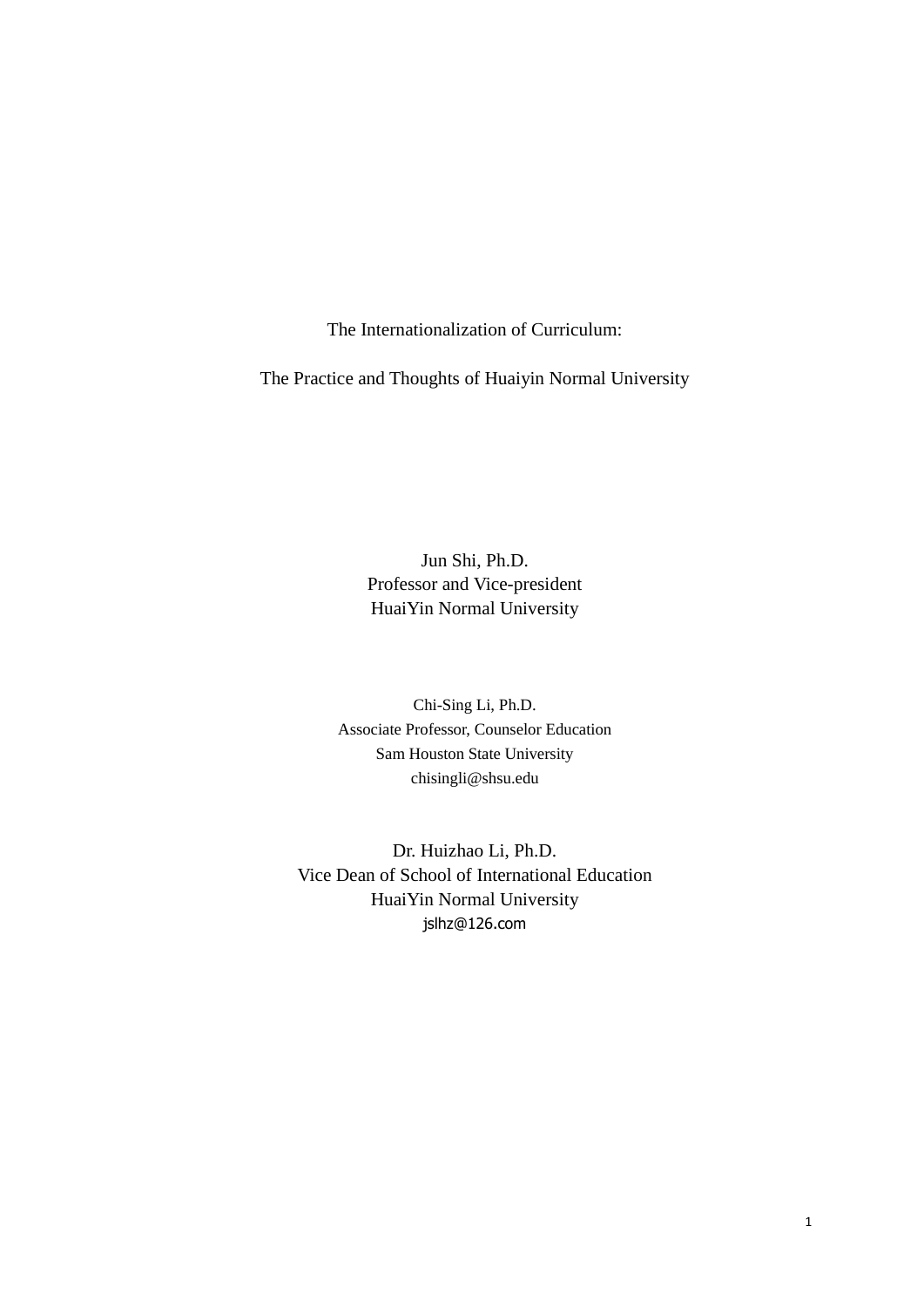Dr. Edmonson, Distinguished Dean of the College of Education, Dr. Hynes, Distinguished Professor and Chair of this conference, Honorable Guests and Colleagues:

March is the month when the temperature gradually rises to the season in Northern Hemisphere. It is such a wonderful time during this warm Spring season while flowers begin to bloom that the College of Education of SHSU hosts this Universality of Global Education Issues Conference. Many international scholars and guests gather in this beautiful campus in the Woodlands to share opinions on educational internationalization.

On behalf of Huayin Normal University (HNU), I would like to extend my sincere congratulations to Dean Edmonson and the College of Education of Sam Houston State University. Huaiyin Normal University is located in Huai'an City, Jiangsu Province, a city with profound historical and cultural heritage, and strong economy. HNU is a local university with a wide range of disciplines and more than 20,000 full-time students.

As we all know, in this era of globalization, it would be impossible for any country, any school and even any individual to seclude himself from the outside world without getting involved in the tide of international education. As a transforming and developing local university in modern China, HNU has a good tradition of opening herself to the outside world.

At the end of the 1970s, HNU started to offer English Language and Literature as one of the major studies and in 1985 HNU started to employ foreign language teachers. For 30 years, HNU has cultivated thousands of English teachers for primary schools and middle schools, and foreign language graduates. The mastery of foreign languages and its application pave the way for the opening and development of a country and a region. The foreign language training and education helps HNU and the local society to expand our horizon to view the political, economic,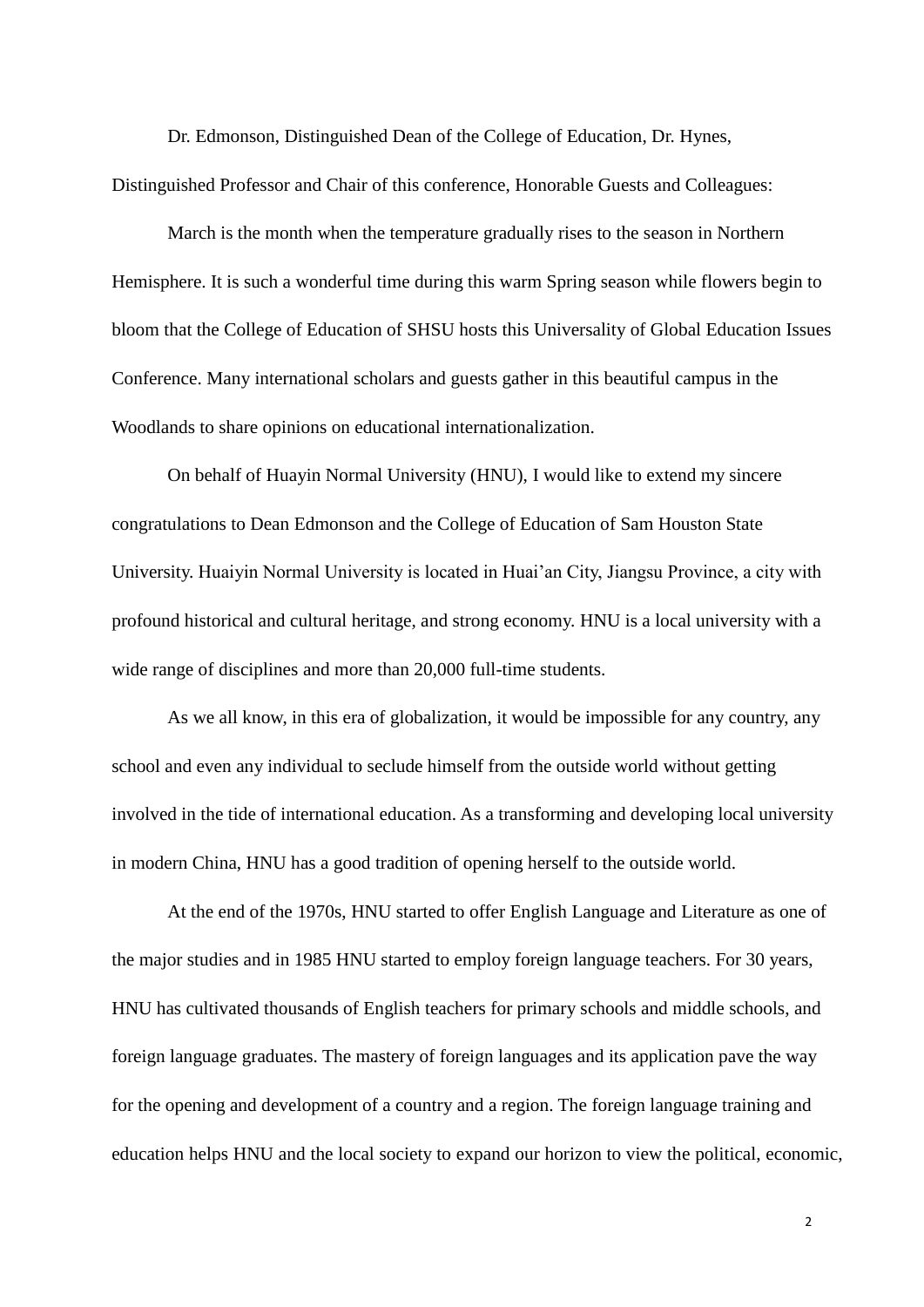social and cultural development of the Western world.

As we all know that, it is from the European and American culture that modern university system originates and this system is very different from Chinese "Shuyuan", an academy of classical learning in ancient China. The essence of curriculum internationalization implies that before we enjoy the fruits of the civilization and knowledge of the world we should first of all, base curriculum internationalization on our own culture and then lay the emphasis back on the development of culture and knowledge of our own after converging with that of the world.

Thirty years of developing foreign language studies in HNU has opened a window and provided HNU and local primary and middle schools the right set of tools and perspective for the internationalization of our curriculum. It also laid a solid foundation for us to open and develop our worldview.

Since the beginning of the 21st century, China has entered a new stage of opening and development. As a local university deeply involved in the reform and opening in China, it is surely impossible for HNU to seclude itself from the development of China. Therefore, we focus more and more of our attention on expending our international perspective and making education internationalized. We have seen some fruitful outcome of our practice.

We acknowledge that teachers' quality is the core of the reform and development of a school and the foundation of making our curriculum internationalized. Therefore, we put special emphasis on developing and recruiting experienced faculty with international perspective. In the past ten years, we've been actively recruiting international scholars to teach or to offer seminars in HNU. We've constantly increased the proportion of overseas faculty to promote more advanced curricula and teaching methods in order to broaden the students' horizon, and to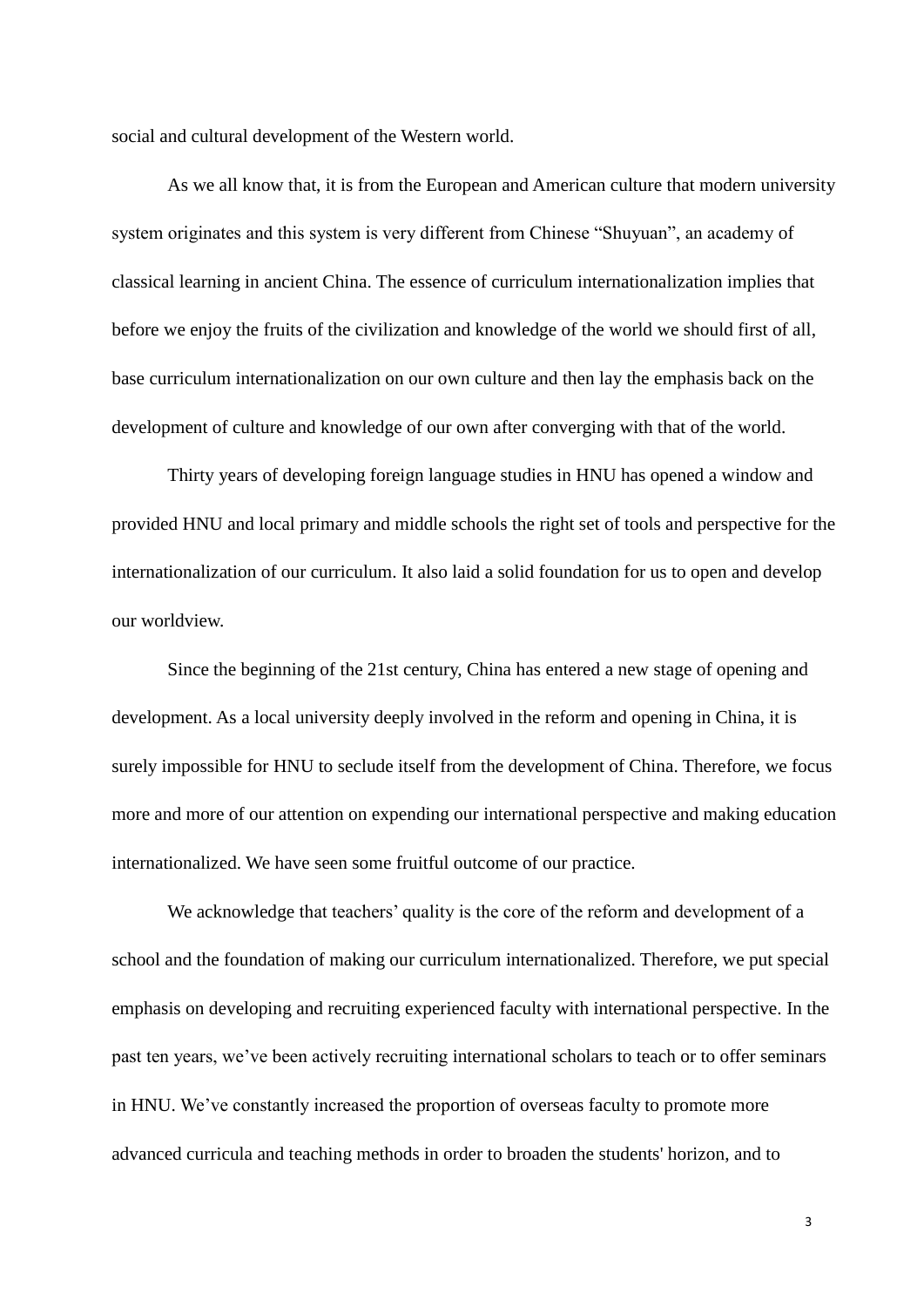enhance students' understanding of international culture and knowledge.

Since 2009, we have been sending our backbone teachers every year to famous universities in other countries for short-term or long-term studies, their purposes varying from giving lectures, curriculum study, academic collaboration, and degree pursuit, etc. Our school also put study abroad experience into our faculty promotion evaluation system. In the past five years, we have sent more than 200 faculty overseas to further their education. This undoubtedly expanded our faculty's perspective on teaching and research, and effectively promote and implement our curriculum to make it more globalized.

While promoting the quality and international experience of our faculty, in recent years, we also take note of supporting classroom instructions and management system especially with bilingual curriculum. Incentive policies have been made to encourage our faculty to teach bilingually and to use foreign textbooks. Great effort is also made to exchange students with sister schools in foreign countries like France, the UK, Japan, and Korea. We have sent more than 300 students in total to these schools.

In order to encourage students to actively get involved in international education, we award credits to the students who participate in study abroad programs and this is also the efforts we have made to promote the internationalization of curriculum. However, we are well aware that comparing with Sam Houston State University and other universities in Europe and America, we are still on a very preliminary stage of making our curriculum internationalized.

In the practice I just mentioned, we focused on introducing our faculty and students the educational system from the western world, and it is only a kind of direct borrowing of external experience. And this does not necessarily fit the development of the local society and economy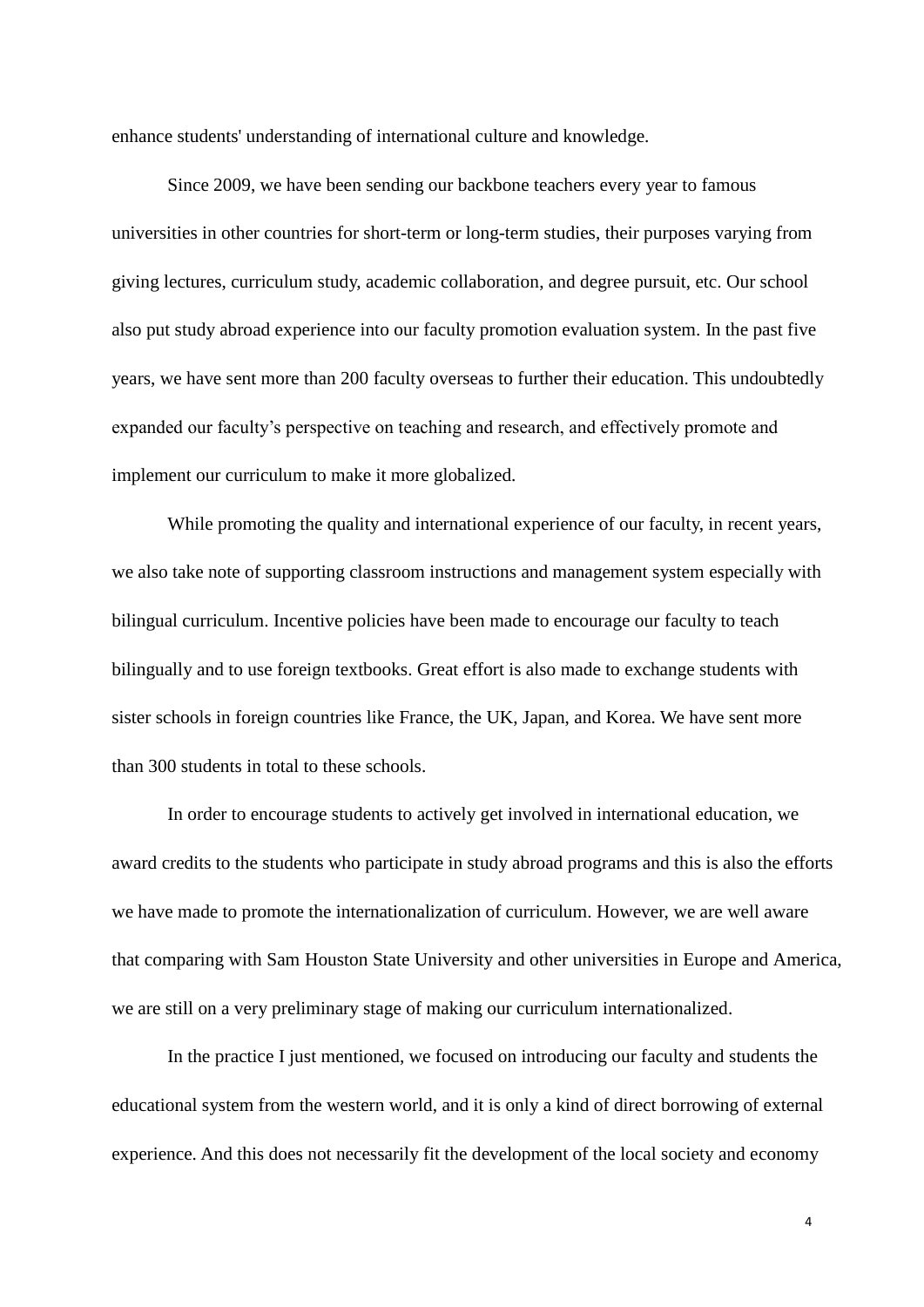and even the international development of HNU. Therefore, in addition to the work we have done, we also have educational programs with the foreign institutions such as experimental classes of international curriculum and what we call sino-foreign cooperation in education.

In 2005, HNU initiated the program of experimental class of international curriculum with Konkuk University in Korea covering three majors of studies and this program has been recognized by the Ministry of Education of China and was listed as a state plan of national college admission**.** The students admitted in this program will spend their first two years in HNU and the last two years in Korea and qualified graduates can get double diplomas or double degrees. So far about 200 students have graduated and were employed by many Korean companies such as Hankook, a Korea Tire company and Kia, a famous Korean car company. After 10 years of this operation, we fulfilled our initial purpose of educating our local students in an international environment so that they can now serve our society and strengthen our economy.

Through having professors from foreign country to teach in our school and our local students studying abroad, our students benefited from their training, and enriched their knowledge and concepts internationally.

Jiangsu Province, as a province strong in economy and education in China, has continued to expand its territory to connect with the outside and deepen the educational reform. The level of cooperation between China and other countries in education has improved tremendously at various levels. This leads to the birth of many famous international universities in Jiangsu province. For example, Kunshan Duke University (established by Wuhan University in China and Duke University in the US) and Xi'an Jiaotong-Liverpool University (established by Xi'an Jiaotong University in China and Liverpool University in the UK). This really is a reflection on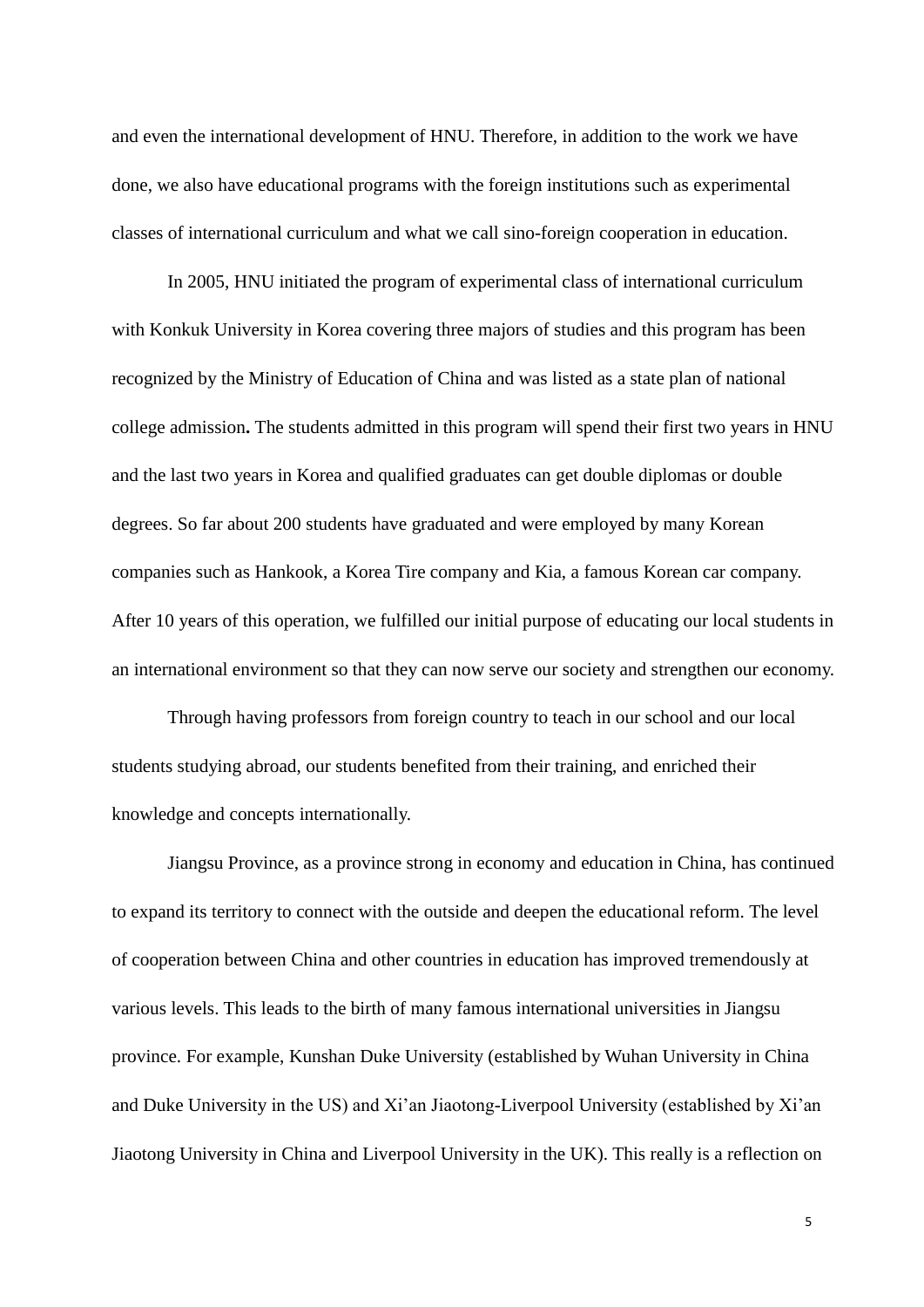the effort and the open attitude of Higher Education in Jiangsu. As for our school we are gradually making progress in our practice of global education.

SHSU has maintained a friendly relation with HNU for more than ten years. We have carried out frequent and colorful communication in different ways and on various levels. With the deepening of our friendship, both schools recognized that our exchange will continue to enhance and deepen our educational experience despite our different educational philosophies, practice and cultures. At the same time, we believe this exchange has given our schools and students opportunity to receive international perspective in education.

In February, 2014 the joint undergraduate program of primary education by SHSU and HNU was approved by the Ministry of Education of China and this program is the first education program between China and the US in Huai'an City approved and recognized by the Ministry of Education. The project is called  $2+1+1$ . In other words, our students spend their  $1<sup>st</sup>$ ,  $2<sup>nd</sup>$  and  $4<sup>th</sup>$ years of learning in HuaiYin and their 3<sup>rd</sup> year in SHSU. After the completion of four years of studies, students will receive degrees from both schools. This is an exploratory project for training students to become elementary school teachers. We explore questions such as, how to effectively merge the primary school teachers' training objectives and standards, curriculum and course contents, teaching methods and styles within two cultures.

We do face many new challenges with this agreement, yet it is our hope to achieve the effect that one plus one is greater than two. We anticipate this process can help us integrate the strengths of the ideology of education and culture of China and the US in terms of our teaching models, practice, and classroom management. We hope that a new education system closely related to two different educational philosophies can be successfully established by a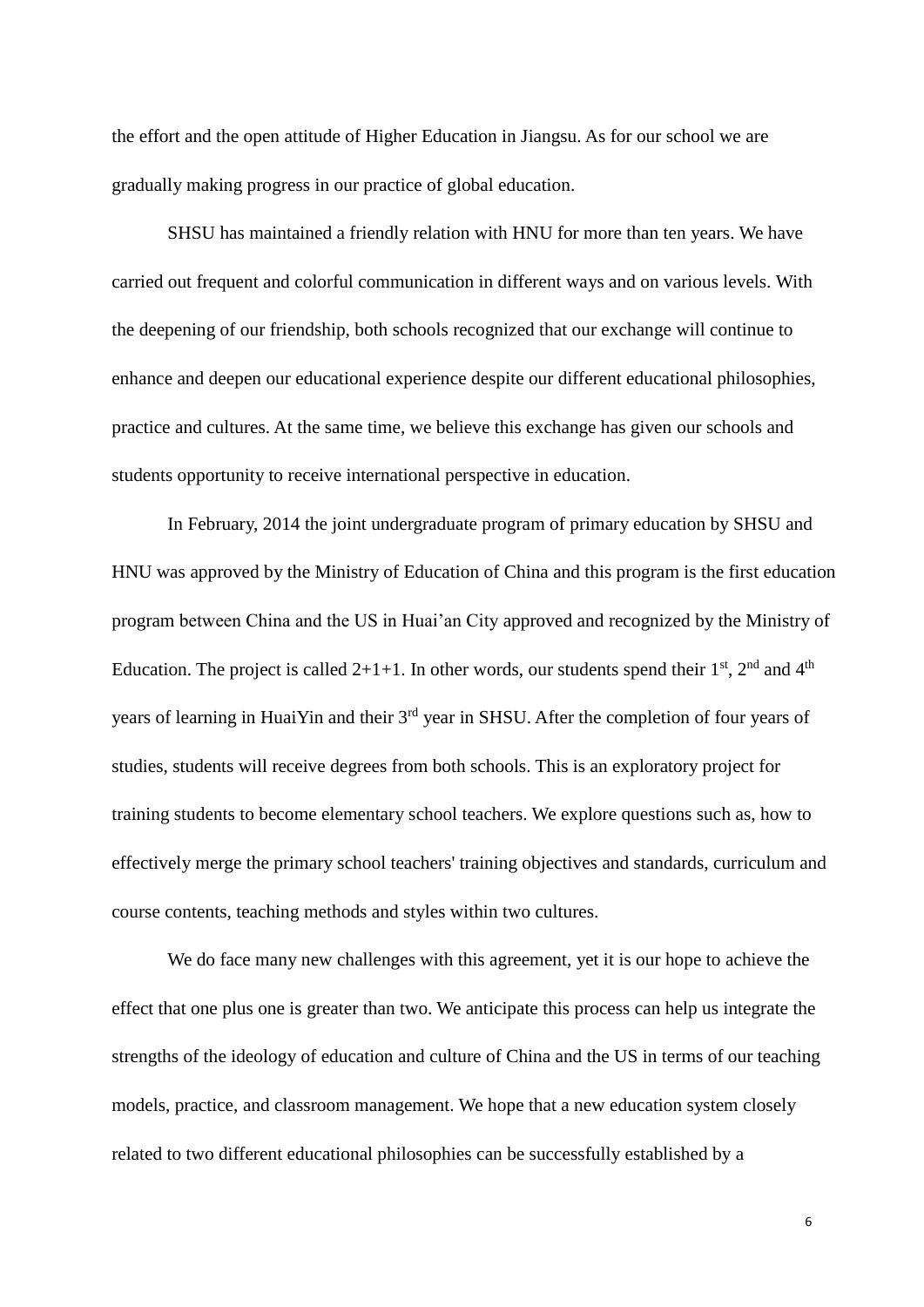cross-nation dual-campus mode of joint training.

Dear friends, like most institutions of higher education in China, in recent years, HNU has carried out some tentative exploration of making our curriculum internationalized. In this process, we have encountered with many obstacles. To begin with, there exist some disputes over training models and curriculum objectives. For example though we may have more consensus on cultivating students ' international outlook and global awareness and the mastery of knowledge and skills of specific discipline. However, our difference still exists in ideology, knowledge integration and application.

Second, there is a big challenge to make our globalized curriculum localized/contextualized. To make our curriculum globalized does not mean that we should abandon local curriculum or go against it. Globalization and contextualization should go hand in hand. But the problem we are now facing is the arrangement of curriculum content. The content of curriculum in European and American universities is usually arranged deductively and the textbooks mainly focus on the description and analysis of experiments or facts. However, the content of curriculum in China is usually arranged inductively and the textbooks mainly focus on the establishment of systems. How do we take into account the differences of national, school, and cultural environment, our thinking process and knowledge structure to finally integrate the curriculum? We still have a long way to go to establish an international curriculum.

Third, great efforts should also be made to promote the convergence of curriculum management and curriculum evaluation. We should establish a localized system of curriculum management and curriculum evaluation from an international perspective and this system should focus both on students' growth and social and economic development.

7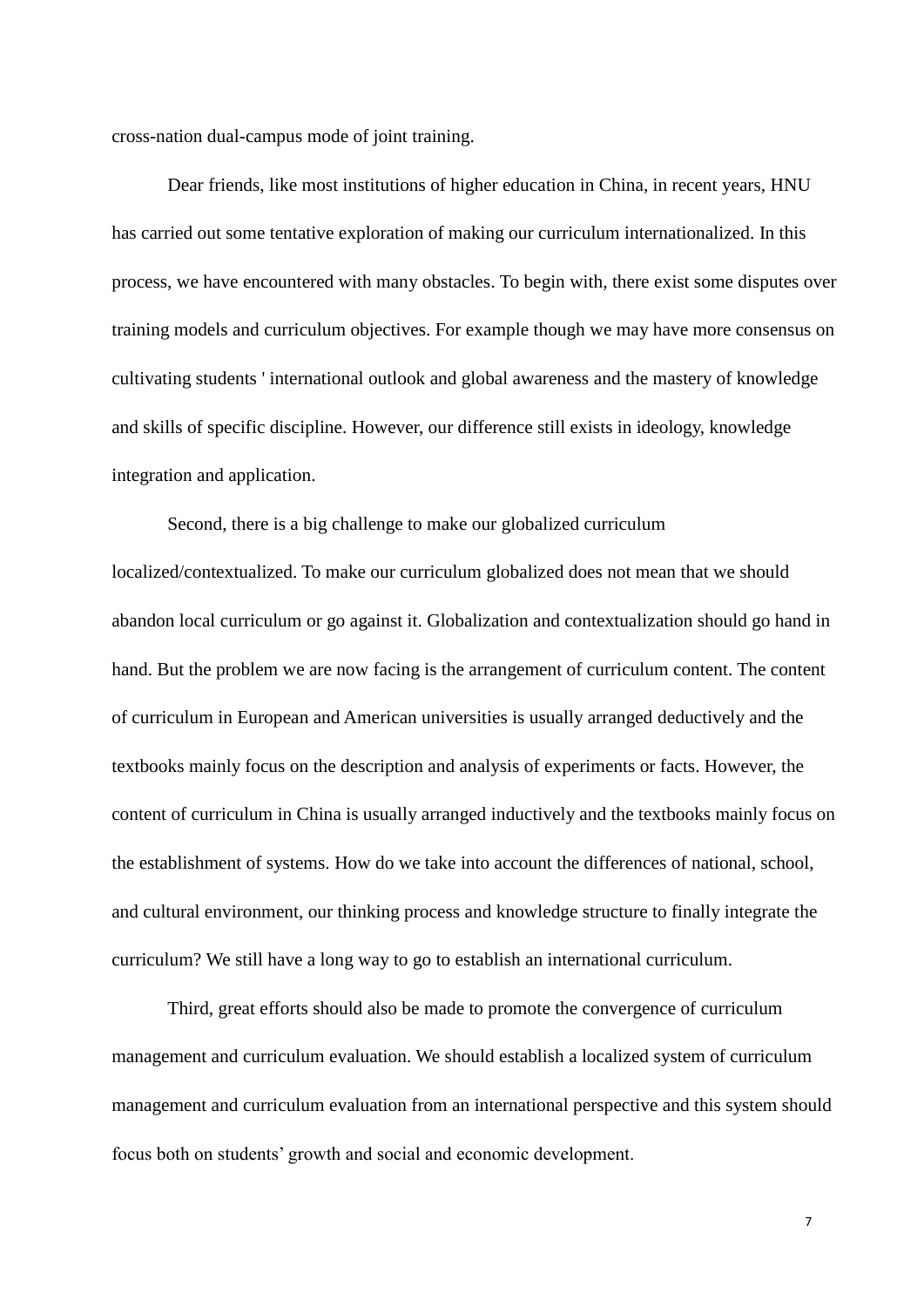Dear colleagues, the property of a country is owned by the people. However, the knowledge and civilization is shared property. The nature of internationalization of curriculum is based on the essence of the sharing of human knowledge and civilization. Our practice in the past few years was to embrace the common knowledge and civilization of humanity with an open mind, to integrate the world knowledge into the local curriculum, and to explore the content and methods of education from different perspectives rather than a single perspective. With this understanding, we prepare ourselves for the multi-development of our future world, we promote the diversification of education and we respect, understand and embrace multiculturalism. While we attempt to internationalize our curriculum, we also desire to share our education ideology and culture through our joint agreements with foreign universities. We want to achieve the balance between globalization and contextualization. We also hope to accomplish the training of local students from an international perspective. This is an intrinsic element in the definition of "sharing human knowledge and culture".

Dear friends, the internationalization of curriculum is an important approach for the opening and development of national and regional education. Our programs like the experimental class of international curriculum, and sino-foreign cooperation in education are only on an initial stage and we may encounter more problems ahead but we will continue to make progress. It is my hope and belief we will continue to focus on international education, thinking and solving problems, making our earth a Planet Green for education through our collaboration and making our human civilization a season of Spring forever.

As the closing of my speech, I would like to invite all of you to be guests in Huai'an, China someday and I sincerely wish this conference a complete success! Thank you.

8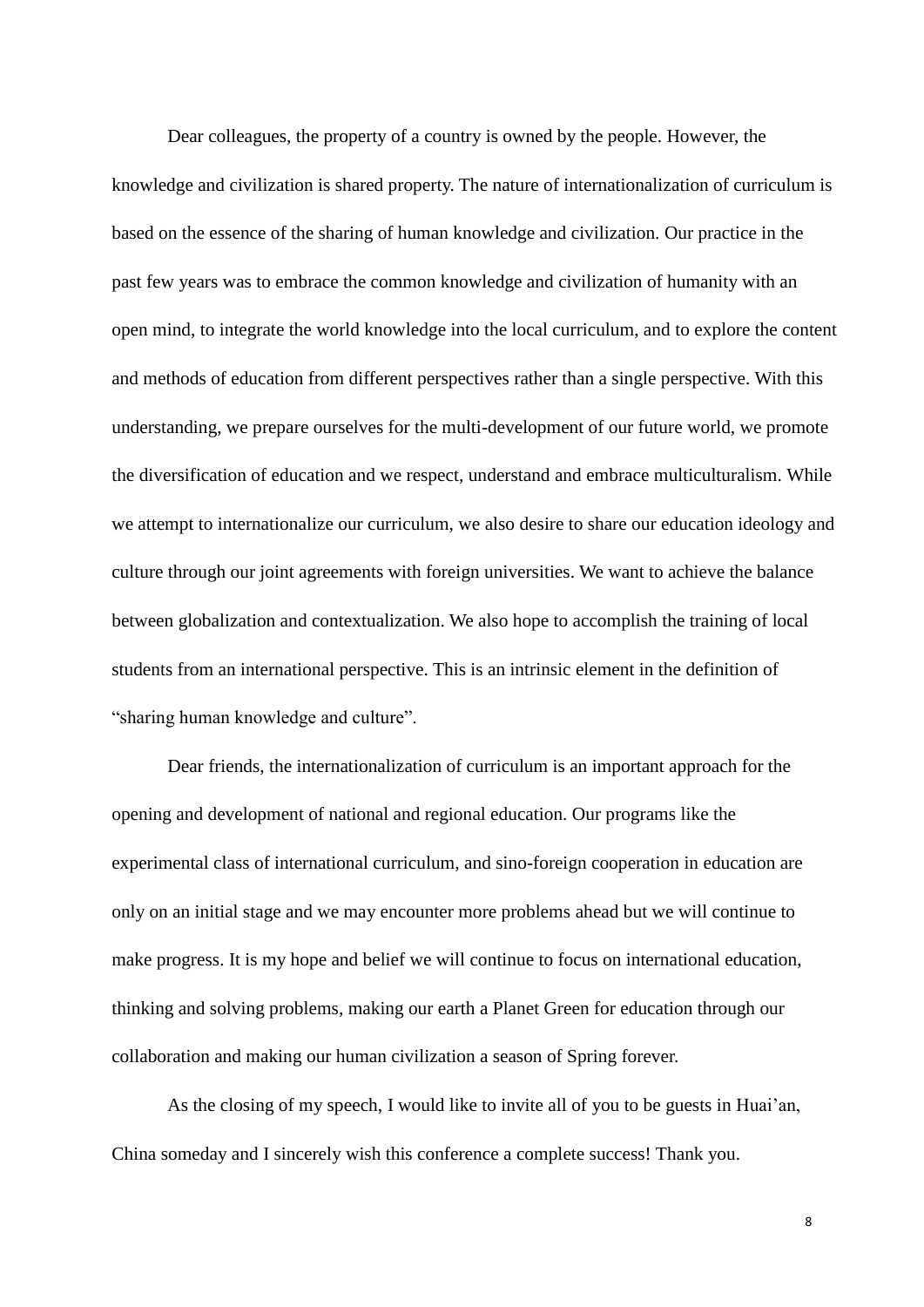尊敬的埃德蒙森博士,尊敬的海因斯博士,尊敬的各位与会嘉宾:

三月是北半球温度逐渐上升的时节,美好的春天即将开启,值此春暖花开之际,萨 姆休士顿州立大学主办的教育国际问题研讨会顺利召开,全球近百位学人齐聚美丽的伍 德兰德校区,共商教育国际化的相关问题,我谨代表淮阴师院向萨姆休斯顿州立大学, 以及埃德蒙森院长表示诚挚祝贺。

淮阴师院位于经济发达、文化繁荣的中国历史文化名城江苏淮安,学校现有 20000 余名在籍学生,是一所学科门类较为齐全的地方大学。

众所周知,在这个全球化时代,任何想跨越发展的国家、学校,甚至于个人,都无 法关门闭户、自顾走路,都不能不不融入世界教育大潮。

作为现代变革与发展中的中国地方高校,淮阴师院有着良好的对外开放传统,

1970 年代末,学校就开办了英语语言文学专业,1985 年就开始聘请外籍教师。30 年来,淮阴师院为江苏本土培养了成千上万的中小学英语教师及其他外国语言专业人 才。

外国语言的掌握与应用是一个国家与地方开放发展的基础,外国语言专业为淮阴师院及 地方社会打开了面向西方先进经济、社会、文化的新视野。

我们知道,现代大学制度本质上来自于欧美文化,与中国传统书院文化有较大区别, 而所谓的课程国际化,在广义上,必定是在自己的文化土壤中共享全人类、全世界 的文明与知识,进而在世界文明与知识共有格局中审视与发展本土文化。

淮阴师院外语专业办学 30 多年来,恰恰是打开了这一窗口,为学校及地方中小学 课程国际化提供了恰当的工具和特别的视角,也奠定了淮阴师院以及地方社会面向世 界、开放发展的基础。

新世纪以来,当代中国进入了开放发展的新时期。作为与中国改革发展共命运的地 方大学,淮阴师院显然无法自外于整个国家发展走向,我们开始重视学校事业发展的国 际视野以及人才培养的国际化,并进行了有效实践。

师资与人才是大学发展变革的重点,是课程国际化的人力资源保障,为此我们十分 注意培养和引进具有国际视野的师资。近十年来,学校积极聘请海外学者来华任教、讲 学,不断提高外籍教师比例,推动国外先进课程和教学方法的引进,以此拓宽学生知识 面,增进学生对海外先进文化与知识的了解。

2009 年起,学校还分批派遣骨干教师到海外高校学习研修,其学习时间有长有短, 形式多种多样,从讲学、课程进修,到科研合作、学历进修等,学校还把国外学习经历 纳入教师晋职的评价体系。

近 5 年来,有 200 多名教师先后赴海外著名高校研修,这无疑扩大了教师的教学、 科研视野,为课程国际化奠定了良好基础。与师资人才国际化相适应,近几年,我们还 注意教学管理制度的配套,尤其注重双语课程建设,借助诱致性制度鼓励教师在专业课 程上选用国外教材,开展双语教学。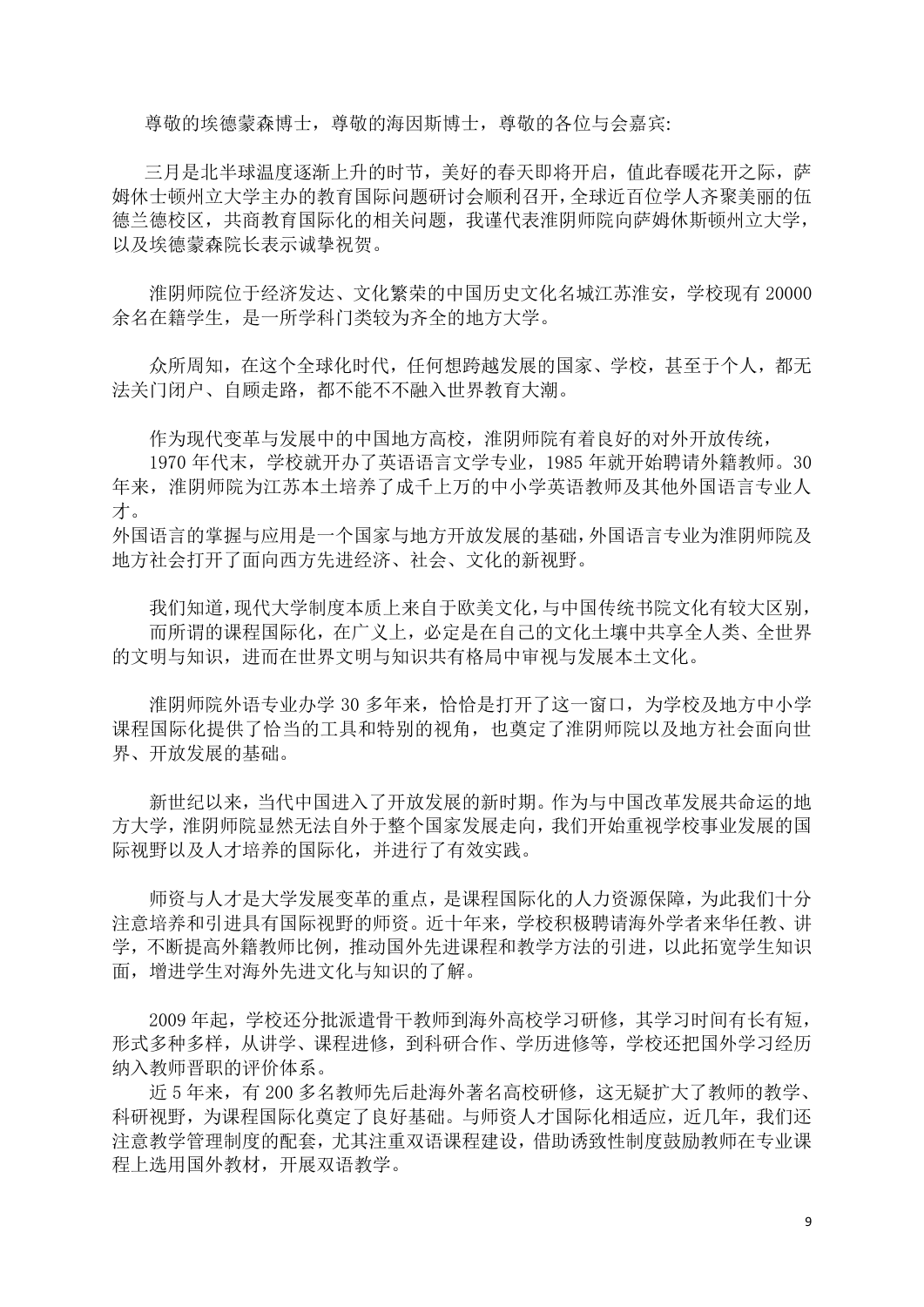我们还积极与法国、英国、日本、韩国等友好学校开展交换生交流学习活动,先后 有 300 多名学生赴海外进行为期半年以上的交换学习。与此相适应,我们还对学生参加 海外研修项目给予学分奖励,或进行学分冲抵,从而保证学生参与国际化课程的热情, 这实际是课程国际化的多样体现。我们深知,较之萨姆休斯顿州立大学等欧美大学,淮 阴师院的课程国际化依然是跟进式。

我们的上述实践,多是对西方大学制度与人才培养体系的学习,多是一种外在植入 式的借鉴,与地方社会经济发展,与学校事业的外向发展,均有一定距离。因此,在上 述工作进行的同时,我们还与国外大学开展了人才培养项目合作,具体实施的项目有国 际课程实验班、中外合作办学等类型。

2005 年,淮阴师院率先与韩国建国大学开展了国际课程实验班联合项目,该项目 先后在 3 个专业实施,纳入国家统一招生,前两年在淮阴师院学习,后两年赴韩国学习, 学生毕业获得双方本科文凭与学位。

该项目迄今已有近 200 名学生顺利完成学业,受到江苏本土韩资企业韩泰轮胎、起 亚汽车知名外企的欢迎与好评。该项目运作十年来,充分实现了本土人才国际培养、服 务本土社会经济的办学初衷,相关学院也通过外方教授来校授课、学生境外学习联络管 理等方式,在人才培养体系、知识体系更新等方面进行了有效改革。

作为中国经济大省和教育强省,近几年江苏的对外开放领域不断扩大,教育改革不 断深入,中外合作办学层次逐渐提高,模式趋于多样化,昆山杜克大学(武汉大学与美 国杜克大学)、西交利物浦大学(西安交通大学与英国利物浦大学)等国内外一流大学 联合办学机构均定址江苏,可见江苏教育对外开放的力度,而国际课程实验班等浅层次 的课程植入显萨姆休斯顿州立大学与我校有10多年的友好关系, 双方往来频繁, 好交 流层次丰富、形式多样。然还需要提升档次,适时更新。

随着友好关系深化,双方认识到,基于中美两国不同文化体系的教育理念与实践的 互动交融必将是深化合作的重要举措,也是我校推动课程国际化的应时应势之举。有鉴 于此,经过双方不懈努力,2014 年 2 月,双方联合申报的小学教育本科联合项目正式 获得中国教育部批准,该项目是淮安市第一个由教育部批准的中外合作办学项目,项目 采用"2+1+1"模式,即学生第一、二、四学年在淮阴师院学习,第三年在萨姆休斯顿州 立大学学习,学业完成后分别获得双方相关学位。

该项目是中美两国小学教师培养的一次探索性活动,如何有效衔接两国小学教师培 养的目标和规格、课程内容、教学方式与风格,实现一加一大于二的人才培养效果,萨 姆休斯顿州立大学的朋友与我们一样,均面临着不少挑战。

我们期待在教学模式、师资与管理配套等方面广泛吸纳中美教育理念与文化的不同 优势,通过跨国境、双校园的联合培养方式,构建起相互紧密衔接的人才培养新体系, 推动中美教育理念与文化的融汇发展。

各位朋友,近些年来,和中国许多大学一样,淮阴师院在课程国际化上作了一定探 索与实践,在此过程中,我们也看到,我们需要处理的问题依然不少。首先是人才培养